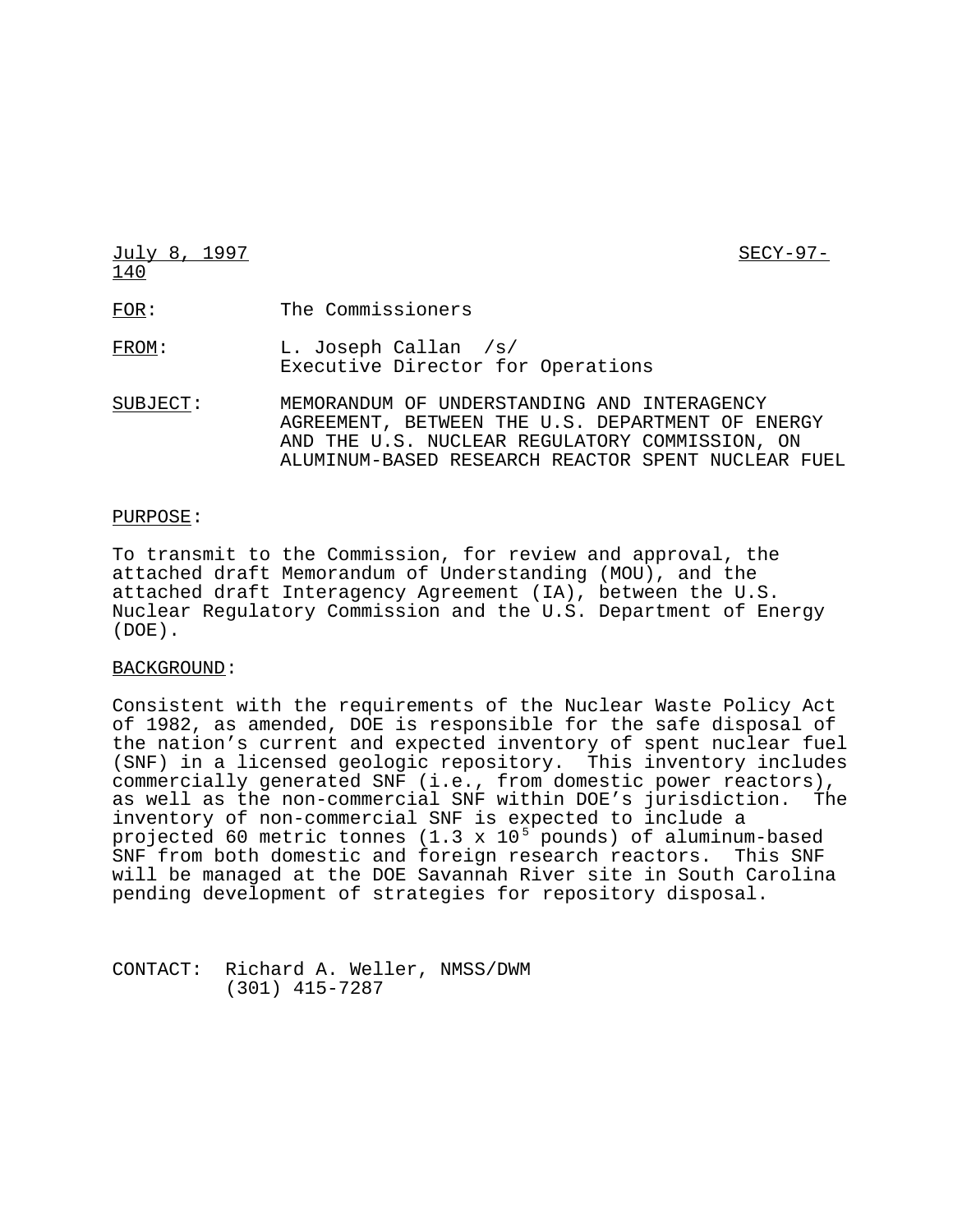The aluminum-based SNF is significantly different from commercial SNF in design, structure, materials of construction, and enrichment. While the aluminum-based SNF constitutes only a small fraction (about one percent by volume) of the total inventory of SNF anticipated for repository disposal, it warrants special consideration because of its unique characteristics. In particular, about three-quarters of the aluminum-based SNF are in the form of highly enriched uranium, with a uranium-235 enrichment of at least 20 percent and as high as 93 percent of total uranium.

This enrichment poses potential issues with respect to waste package design and long-term criticality control in the repository environment. Further, the construction of SNF with aluminum (either as cladding or as a uranium-aluminum alloy fuel material) renders the fuel more susceptible to corrosion than commercial SNF.

To address the above issues, DOE established a program for the development of a technical strategy for the interim management and ultimate disposition of all aluminum-based research reactor SNF. In early 1996, DOE expressed interest in briefing staff on the elements of its technology development program, and in March 1996, NRC and DOE staffs met to discuss DOE's alternative concepts for the management, treatment, and ultimate disposition of the aluminum-based SNF. As part of its technology development program, DOE was particularly interested in seeking the assistance of staff in identifying potential issues related to the ultimate disposition of SNF in a geologic repository. Accordingly, subsequent to the March 1996 meeting, staff began working with DOE to develop an MOU that would establish the framework for NRC to provide technical assistance to DOE in regard to the technology development program. NRC and DOE staffs have also jointly developed an IA to implement the MOU. Both staffs met again in October 1996 to discuss the details of NRC's involvement in the technology development program.

DOE plans to develop as many as 18 technical reports, over an 18 to 24-month period, for submittal to NRC for review and comment. Staff would review and provide comments on these reports to assist DOE in identifying potential issues related to the ultimate disposition of the aluminum-based SNF in a geologic repository (e.g., DOE concepts for criticality control). Staff believes that the level of effort for this technical assistance will necessitate a total of approximately one full-time equivalent per year, divided between staff and contractor support, for roughly the two-year period of involvement. Anticipated support for the project will be obtained from the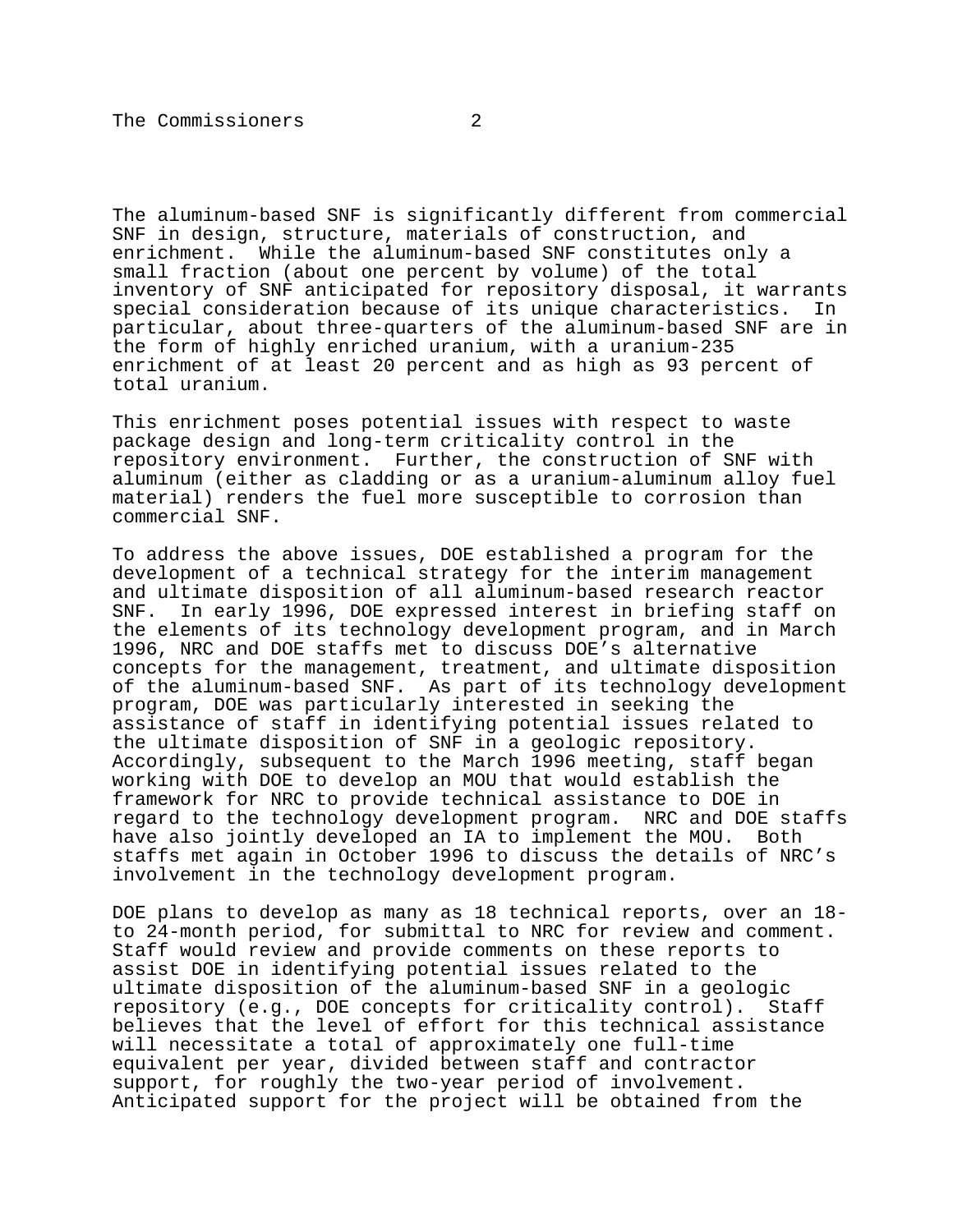The Commissioners 3

Center for Nuclear Waste Regulatory Analyses.

This MOU is entered into under the broad umbrella of the January 15, 1997, NRC/DOE MOU on "Cooperation in Support of Significant Projects and Activities." The January 15, 1997, MOU established the following funding policy: "NRC generally will not participate in projects and activities pertaining to DOE's responsibilities unless Congress appropriates resources to NRC for such activities. Exceptions will be considered by NRC on a case-by-case basis and only if DOE reimburses NRC for its full agency cost."

In SECY-95-012, "Reimbursement for Work Performed for Other Agencies," the Commission established a policy of charging full Agency costs in performing work for others that is not a part of NRC's statutory mission and for which NRC receives no appropriations. Recovery of full costs requires charging the license fee rate in effect at the time the work is performed to recover direct salary, benefits, travel, and an appropriate share of Agency overhead costs.

Full-cost recovery also requires charging for direct contractual support costs.

#### DISCUSSION:

The staff has provided, for the Commission's review, the attached draft MOU and draft IA. The MOU and IA result from DOE/NRC technical and general counsel staffs' joint efforts. Further, as appropriate, the MOU and IA incorporate the changes specified in the June 19, 1997, Staff Requirements Memorandum for SECY-97-096, the MOU and IA between DOE and the NRC on the closure of the high-level waste storage tanks at the Savannah River site.

The MOU establishes a basic framework for NRC to provide technical assistance to DOE in regard to DOE's aluminum-based SNF technology development program. The IA implements the MOU. Provision of NRC technical assistance to DOE for DOE's aluminumbased SNF technology development program is not included in NRC's FY 1997 or FY 1998 budgets. Therefore, the IA associated with this MOU provides for NRC to be reimbursed for its full costs. Should funds to support this project be appropriated to NRC in the future, then the terms of the IA will be reassessed.

#### COORDINATION:

This paper has been coordinated with the Office of the General Counsel, and it has no legal objection. The Office of the Chief Financial Officer has also reviewed the paper and concurs.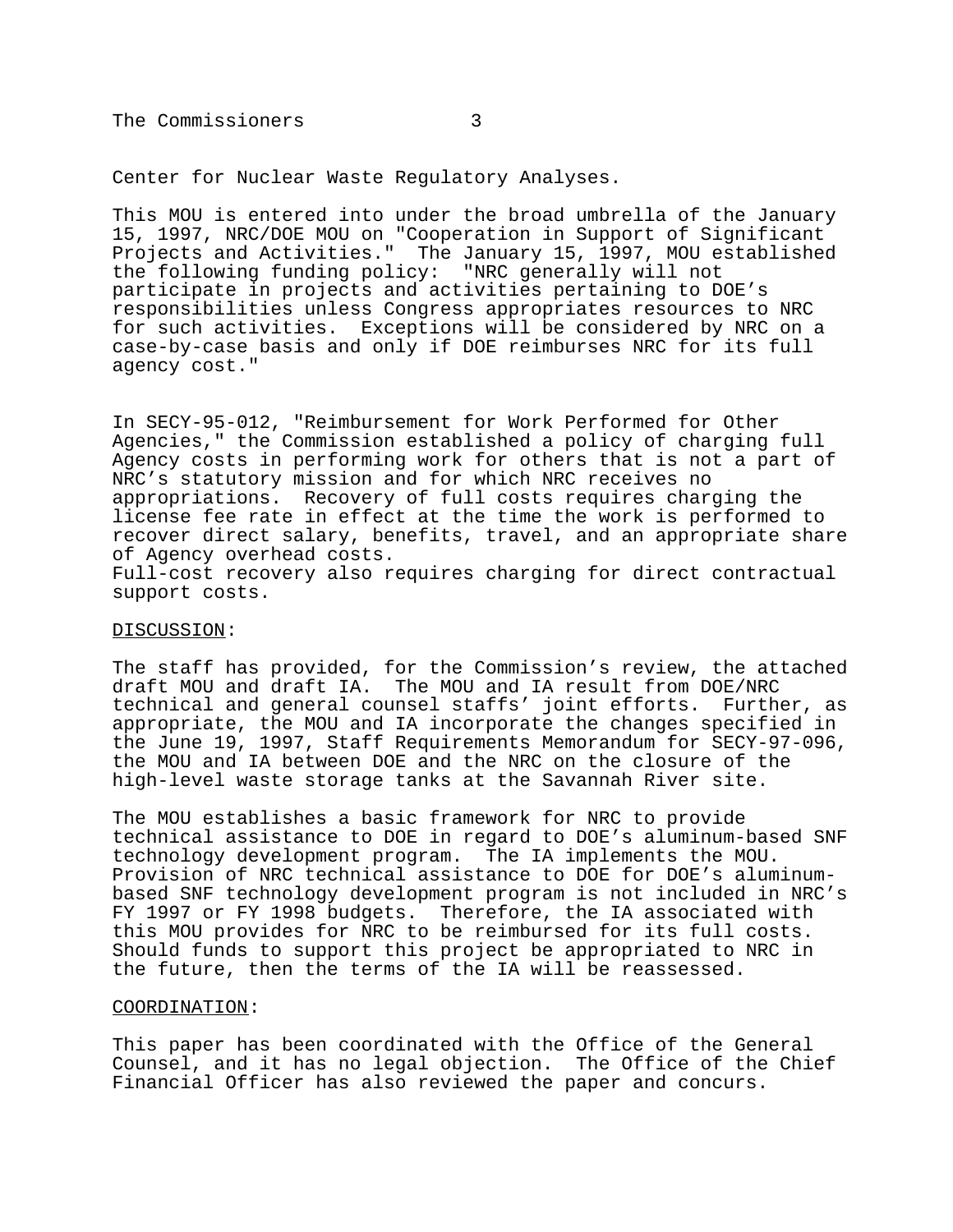The Commissioners 4

## RECOMMENDATION:

It is recommended that the Commission approve the signing of the attached MOU and IA.

> L. Joseph Callan Executive Director for Operations

Attachments:

1. MOU

2. IA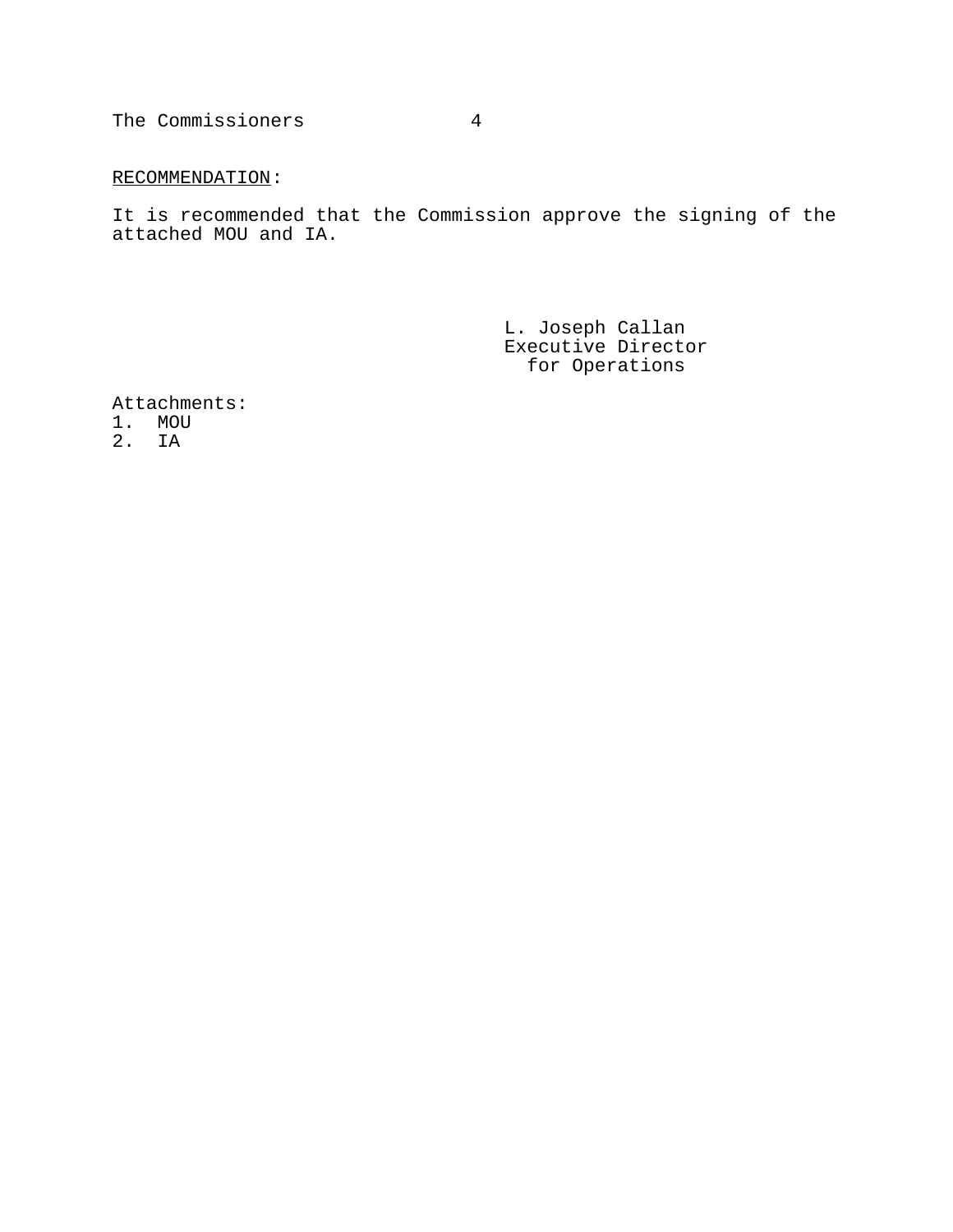ATTACHMENT 1 MOU